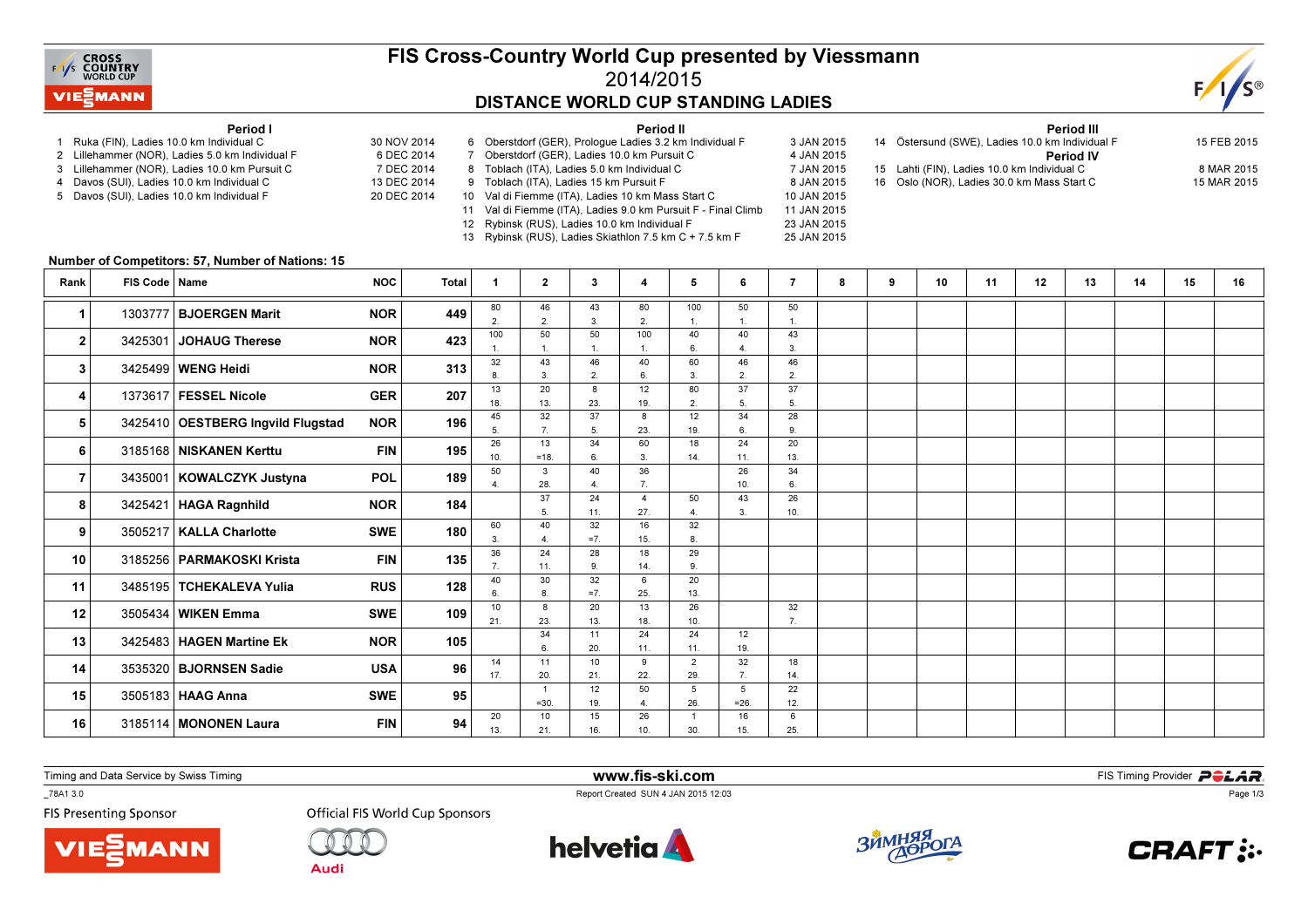**EXAMPLE CROSS**<br>
FAYS **COUNTRY**<br>
WORLD CUP VIEZMANN

## FIS Cross-Country World Cup presented by Viessmann2014/2015

#### DISTANCE WORLD CUP STANDING LADIES



| Rank | FIS Code   Name |                                  | <b>NOC</b> | <b>Total</b> | $\mathbf{1}$           | $\overline{2}$        | $3^{\circ}$            | $\overline{4}$        | 5                     | 6                     | $\overline{7}$ | 8 | 9 | 10 | 11 | 12 | 13 | 14 | 15 | 16 |
|------|-----------------|----------------------------------|------------|--------------|------------------------|-----------------------|------------------------|-----------------------|-----------------------|-----------------------|----------------|---|---|----|----|----|----|----|----|----|
| 17   |                 | 1293107 BOEHLER Stefanie         | <b>GER</b> | 93           | 24<br>11.              | $\overline{7}$<br>24. | 22<br>12.              | 14<br>17.             |                       | 13<br>18.             | 13<br>18.      |   |   |    |    |    |    |    |    |    |
| 18   |                 | 3535261 STEPHEN Elizabeth        | <b>USA</b> | 92           |                        | 9<br>22.              | $\overline{4}$<br>27.  | 11<br>20.             | 22<br>12.             | 30<br>8.              | 16<br>15.      |   |   |    |    |    |    |    |    |    |
| 19   |                 | 1220648 NYSTAD Claudia           | <b>GER</b> | 90           | 8<br>23.               | 14<br>17.             | 16<br>15.              | $\overline{7}$<br>24. | 45<br>5.              |                       |                |   |   |    |    |    |    |    |    |    |
| 20   |                 | 3205075   HERRMANN Denise        | <b>GER</b> | 85           | 12<br>19.              | 22<br>12.             |                        |                       | 16<br>15.             | 20<br>13.             | 15<br>16.      |   |   |    |    |    |    |    |    |    |
| 21   |                 | 3505093   BLECKUR Sofia          | <b>SWE</b> | 69           | 15<br>16.              |                       |                        | 45<br>5.              | 9<br>22.              |                       |                |   |   |    |    |    |    |    |    |    |
| 22   |                 | 3505090   INGEMARSDOTTER Ida     | <b>SWE</b> | 68           | 18<br>14.              | 28<br>9.              | 9<br>22.               |                       | 13<br>18.             |                       |                |   |   |    |    |    |    |    |    |    |
| 23   |                 | 3505754 NILSSON Stina            | <b>SWE</b> | 62           |                        | $\overline{1}$        | 13                     |                       |                       | 8                     | 40             |   |   |    |    |    |    |    |    |    |
| 24   |                 | 3425365   FALLA Maiken Caspersen | <b>NOR</b> | 61           | 6                      | $=30.$<br>13          | 18.<br>26              |                       |                       | 23.<br>$\overline{2}$ | 4.<br>14       |   |   |    |    |    |    |    |    |    |
| 25   |                 | 3185137   KYLLOENEN Anne         | <b>FIN</b> | 56           | 25.<br>9               | $=18.$                | 10.<br>$\overline{1}$  | 32                    |                       | 29.<br>5              | 17.<br>9       |   |   |    |    |    |    |    |    |    |
| 26   |                 | 3505834   HENRIKSSON Sofia       | <b>SWE</b> |              | 22.<br>22              |                       | 30.                    | 8.<br>29              |                       | $= 26.$               | 22.            |   |   |    |    |    |    |    |    |    |
|      |                 |                                  |            | 51           | 12.<br>$5\phantom{.0}$ | 26                    |                        | 9.                    | 14                    |                       | $\mathbf{3}$   |   |   |    |    |    |    |    |    |    |
| 27   |                 | 3155249 NOVAKOVA Petra           | <b>CZE</b> | 48           | 26.                    | 10.                   |                        |                       | 17.                   |                       | 28.            |   |   |    |    |    |    |    |    |    |
| 28   |                 | 3535410 DIGGINS Jessica          | <b>USA</b> | 48           |                        | 16<br>15.             |                        | 10<br>21.             | $\overline{4}$<br>27. | 18<br>14.             |                |   |   |    |    |    |    |    |    |    |
| 29   | 3155041         | VRABCOVA - NYVLTOVA Eva          | <b>CZE</b> | 45           | $\overline{1}$<br>30.  |                       | $5\phantom{.0}$<br>26. |                       |                       | 15<br>16.             | 24<br>11.      |   |   |    |    |    |    |    |    |    |
| 30   | 3565034         | <b>CEBASEK Alenka</b>            | <b>SLO</b> | 42           | $\overline{2}$<br>29.  | 18<br>14.             |                        |                       |                       | 22<br>12.             |                |   |   |    |    |    |    |    |    |    |
| 31   | 1274580         | <b>ISHIDA Masako</b>             | <b>JPN</b> | 41           | 16<br>15.              |                       | 3<br>28.               | 22<br>12.             |                       |                       |                |   |   |    |    |    |    |    |    |    |
| 32   |                 | 3485491 TANYGINA Alevtina        | <b>RUS</b> | 40           |                        |                       |                        |                       |                       | 10                    | 30             |   |   |    |    |    |    |    |    |    |
| 33   |                 | 1255374 ROPONEN Riitta-Liisa     | <b>FIN</b> | 36           |                        |                       |                        |                       | 36                    | 21.                   | 8.             |   |   |    |    |    |    |    |    |    |
| 34   |                 | 3195010 THOMAS HUGUE Coraline    | <b>FRA</b> | 36           |                        | 5                     |                        |                       | 7.<br>$\mathbf{3}$    | 28                    |                |   |   |    |    |    |    |    |    |    |
| 35   |                 | 3485759 ZHUKOVA Natalia          | <b>RUS</b> |              | $\overline{4}$         | 26.                   |                        | 20                    | 28.<br>8              | 9.                    |                |   |   |    |    |    |    |    |    |    |
|      |                 |                                  |            | 32           | 27.                    | $\overline{2}$        |                        | 13.                   | 23.<br>15             | $\mathbf{3}$          | 12             |   |   |    |    |    |    |    |    |    |
| 36   |                 | 1312216 BONER Seraina            | SUI        | 32           |                        | 29.                   |                        |                       | 16.                   | 28.                   | 19.            |   |   |    |    |    |    |    |    |    |
| 37   | 3505069         | <b>LINDBORG Sara</b>             | <b>SWE</b> | 30           | 11<br>20.              |                       | 14<br>17.              | 5<br>26.              |                       |                       |                |   |   |    |    |    |    |    |    |    |
| 38   |                 | 3055066   SMUTNA Katerina        | <b>AUT</b> | 29           | 29<br>9.               |                       |                        |                       |                       |                       |                |   |   |    |    |    |    |    |    |    |

Timing and Data Service by Swiss Timing

VIEZMANN

\_78A1 3.0

**FIS Presenting Sponsor** 



**Audi** 



www.fis-ski.com

Report Created SUN 4 JAN 2015 12:03



**m**<br>FIS Timing Provider<br>F<sup>12.02</sup>



Page 2/3